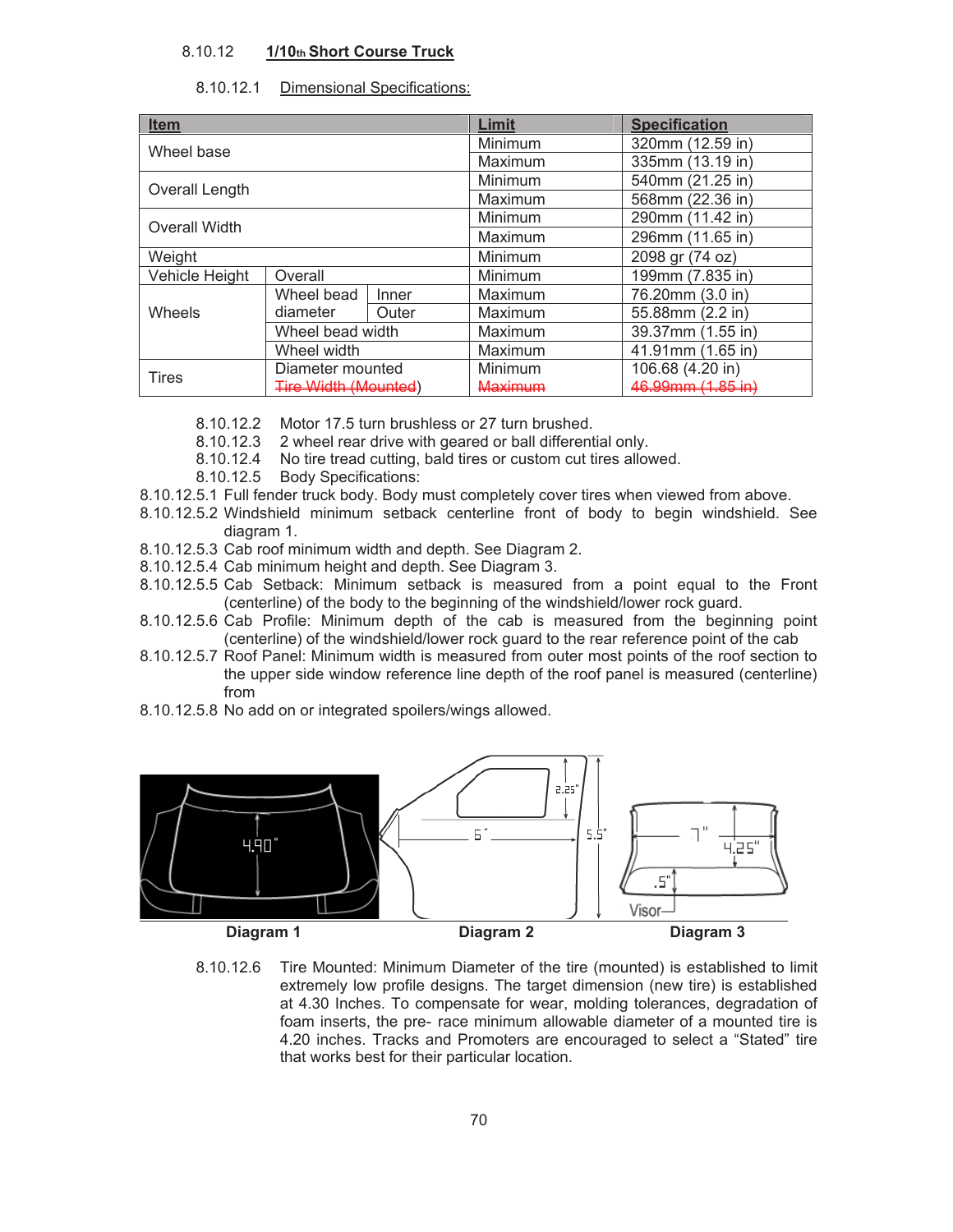- 8.10.12.6.1 Use of ribbed front tires is inconsistent with a category that has achieved most of its popularity on the basis of scale appearance. Therefore, ROAR has decided not to allow use of this type of tire on this basis. Ribbed front tires and "dashed" ribs will not be permitted. The rules will favor scale tread patterns, but the front tires must at least feature a tread pattern that's consistent with those used on the rear of the truck.
- 8.10.12.7 Height: Minimum Overall Height is measured with vehicle at Static Stance in ready to race condition
- 8.10.12.8 Race vehicles must have front and rear bumpers. Made from non Metal material nor contain sharp edges.
- 8.10.12.8.1 Front bumper must be minimum 171.45mm (6.750 inch) in width. Front Bumper can be no wider than the inner sidewall of the front tire when straight

## **8.10.13 1/10th Expert Open Short Course Truck 4x4**

8.10.13.1 Dimensional Specifications:

| Item                                                           | Limit Specification (* measured axle center) |                          |  |  |
|----------------------------------------------------------------|----------------------------------------------|--------------------------|--|--|
| Wheel base*                                                    | Minimum 320mm (12.59 in)                     | Maximum 335mm (13.19 in) |  |  |
| Overall Length                                                 | Minimum 511mm (20.10 in)                     | Maximum 568mm (22.36 in) |  |  |
| Overall Width*                                                 | Minimum 273mm (10.75 in)                     | Maximum 296mm (11.65 in) |  |  |
| Weight (Ready to Race)                                         | Minimum 2505 gr (88 oz)                      |                          |  |  |
| Vehicle Height Overall                                         | Minimum 199mm (7.835 in)                     |                          |  |  |
| Wheel bead Inner                                               | Maximum 76.20mm (3.0 in)                     |                          |  |  |
| diameter Outer                                                 | Maximum 55.88mm (2.2 in)                     |                          |  |  |
| Wheel bead width                                               | Maximum 39.37mm (1.55 in)                    |                          |  |  |
| Wheel width                                                    | Maximum 41.9mm (1.65 in)                     |                          |  |  |
| <b>Tires Diameter mounted</b>                                  | Minimum 99mm (3.90 in)                       |                          |  |  |
| Tire width mounted                                             | Maximum 46.99mm (1.85 in)                    |                          |  |  |
| Dish Style Wheels Expressly Prohibited                         |                                              |                          |  |  |
| Motor ANY ROAR Approved "05" Size Brushless Motor<br>8.10.13.2 |                                              |                          |  |  |

| 8.10.13.2.1 Battery ANY ROAR Apporved 2S LiPo (7.4volt), 6Cell NiMh (7.2volt), or 2S LiFe |
|-------------------------------------------------------------------------------------------|

- (6.6volt)
- 8.10.13.3 Four wheel drive with geared or ball differentials only.
- 8.10.13.4 No tire tread cutting, bald tires or custom cut tires allowed.
- **8.10.13.5 Body Specifications**:
- 8.10.13.5.1 Full fender truck body. Body must completely cover tires when viewed from above.